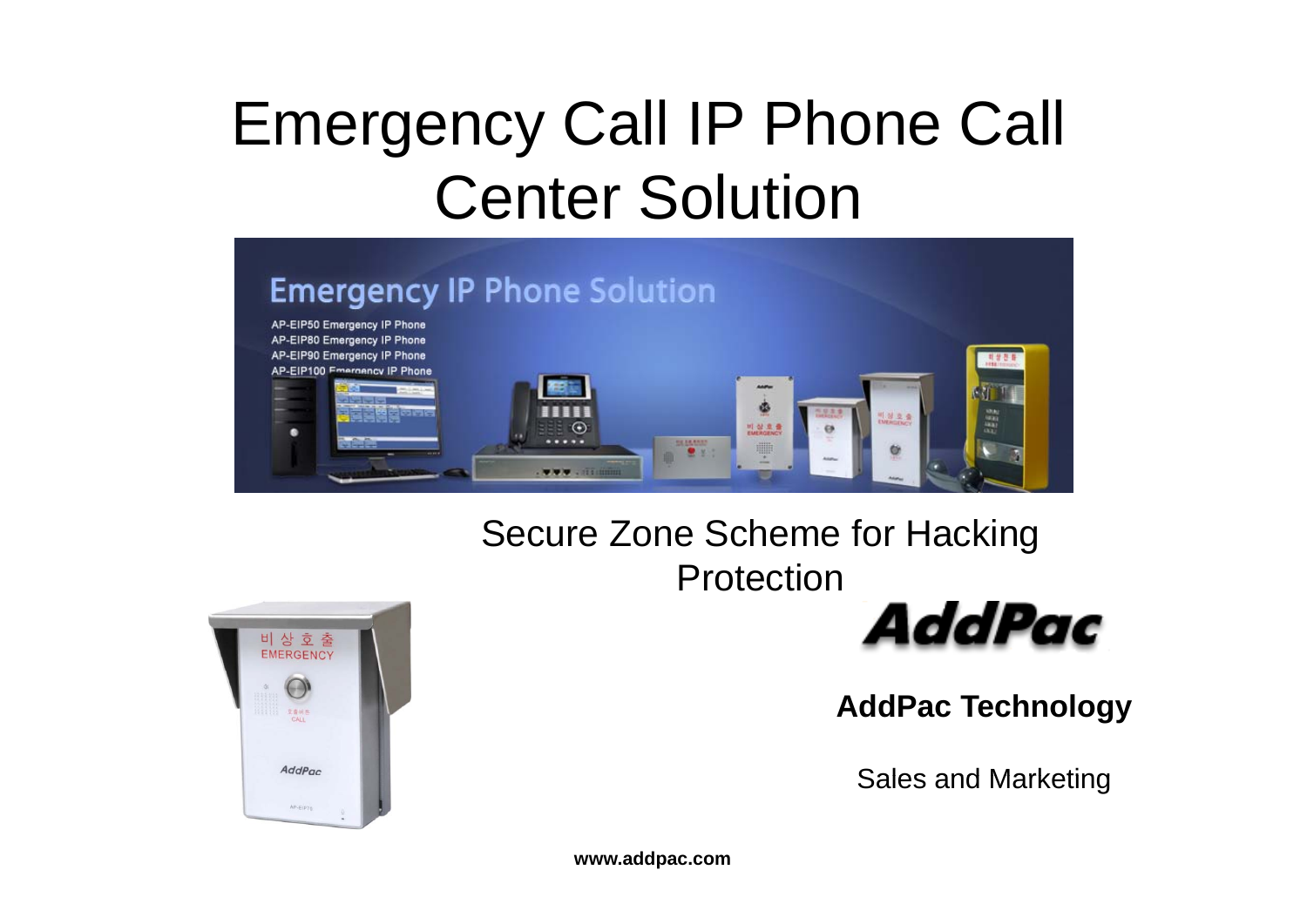#### **Contents**

- Emergency Call IP Phone Service Diagram
	- Single Network Diagram
	- Network Separation through Secure Zone Scheme
	- Secure Zone Scheme (Analog FXS-FXO, Digital E1/T1)
- Emergency Call IP Phone Comparison Table
	- AP-EIP100
	- AP-EIP90
	- AP-EIP80
	- AP-EIP70
	- AP-EIP50
- IPNext600 IP-PBX Solution for Call Center
- IP Phone Solution for Call Center
- AP1800 VoIP Gateway for Secure Zone Service

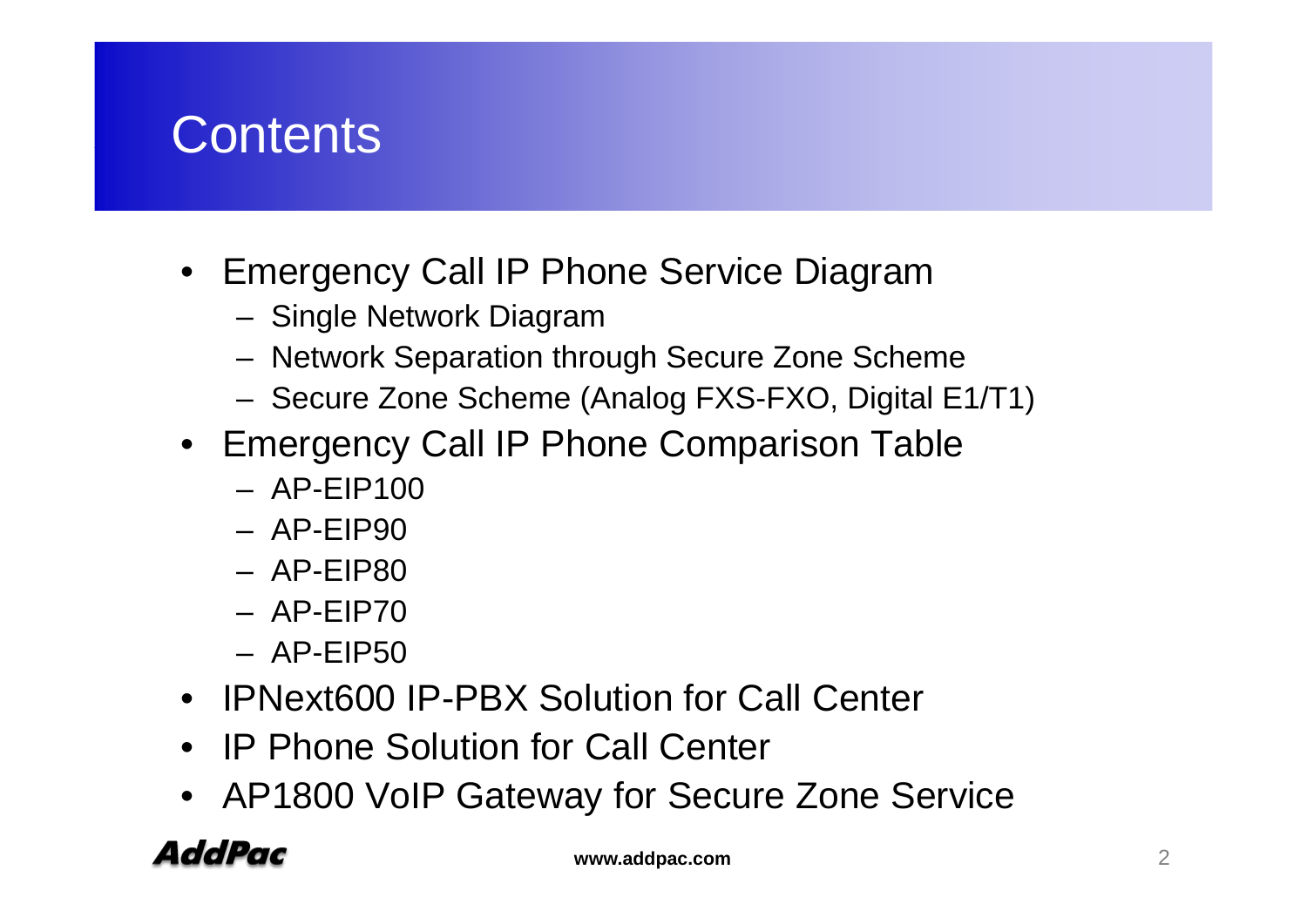#### Emergency Call IP Phone Service Diagram -Single Network

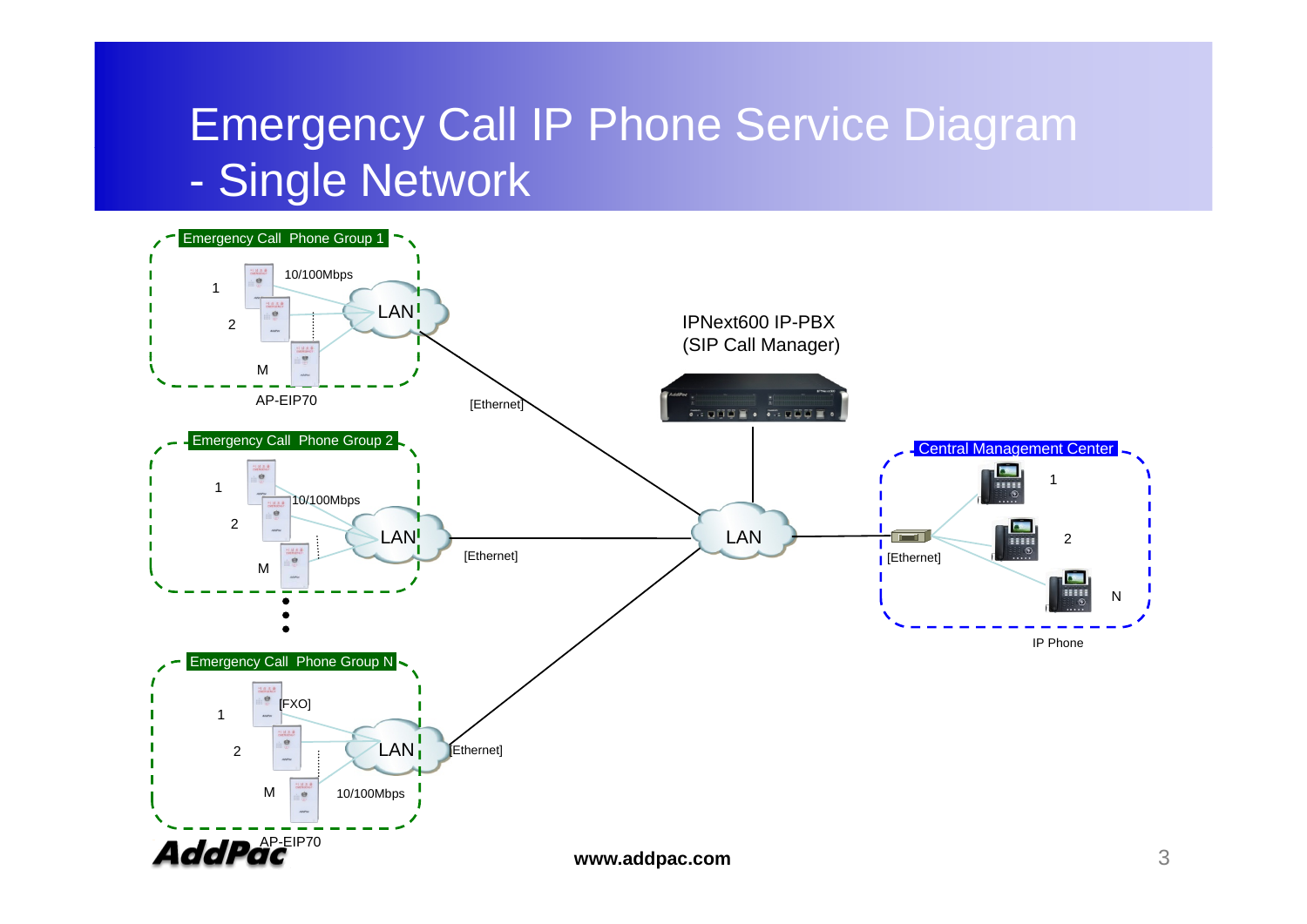#### Emergency Call IP Phone Service Diagram Dual Network Separation through Secure Zone

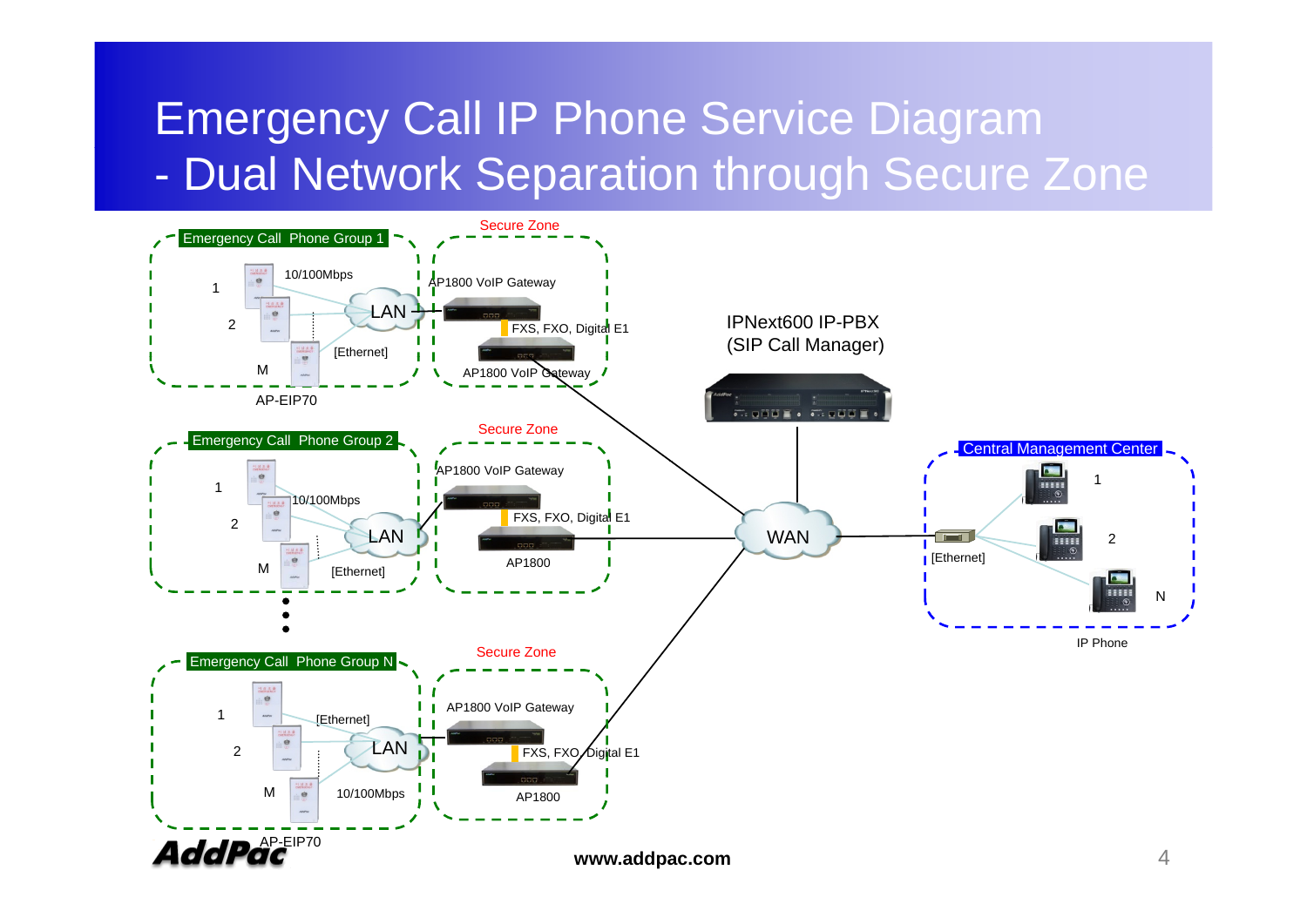#### Secure Zone Scheme



Digital ISDN PRI E1/T1

**AddPac**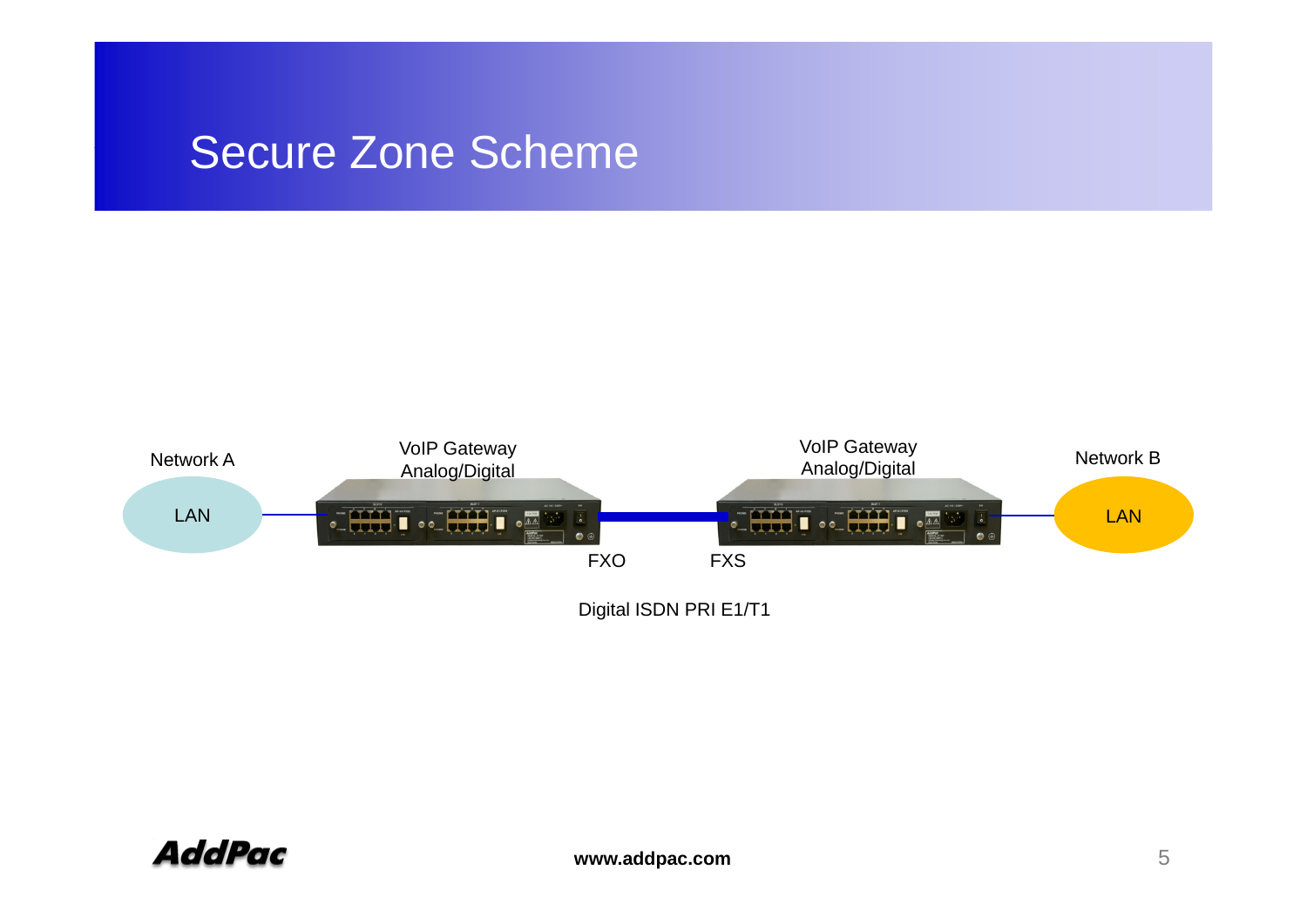### Emergency Call IP Phone Comparison Table

| Model                            | AP-EIP100                   | AP-EIP90                                  | AP-EIP80                    | AP-EIP70                    | AP-EIP50                    |
|----------------------------------|-----------------------------|-------------------------------------------|-----------------------------|-----------------------------|-----------------------------|
| Service<br><b>Features</b>       |                             | 비상호출<br>EMERGENCY<br>$\bullet$<br>Adolfow | ۵<br>비상호출<br>EMERGENCY<br>W | 비상호출<br>EMERGENCY           | I                           |
| <b>Duplex</b>                    | <b>Full Duplex</b>          | <b>Full Duplex</b>                        | <b>Full Duplex</b>          | <b>Full Duplex</b>          | <b>Full Duplex</b>          |
| <b>Key Pad</b>                   | 3x4 Key Support             | N/A                                       | N/A                         | N/A                         | N/A                         |
| Handset                          | Support                     | N/A                                       | N/A                         | N/A                         | N/A                         |
| Voice<br>Codec                   | G.711/G.726/<br>G.729/G.723 | G.711/G.726/<br>G.729/G.723               | G.711/G.726/<br>G.729/G.723 | G.711/G.726/<br>G.729/G.723 | G.711/G.726/<br>G.729/G.723 |
| Signaling                        | <b>H.323/SIP</b>            | <b>H.323/SIP</b>                          | <b>H.323/SIP</b>            | <b>H.323/SIP</b>            | <b>H.323/SIP</b>            |
| Speaker<br>Phone                 | Support                     | Support                                   | Support                     | Support                     | Support                     |
| <b>LAN Port</b>                  | $\mathbf{1}$                | 1                                         | 1                           | 1                           | 1                           |
| PoE(Option)                      | Support                     | Support                                   | Support                     | Support                     | Support                     |
| Application                      | Indoor                      | Outdoor(water<br>proof)                   | Outdoor(water<br>proof)     | Outdoor(water<br>proof)     | Indoor                      |
| l <i>aarac</i><br>www.addpac.com |                             |                                           |                             |                             |                             |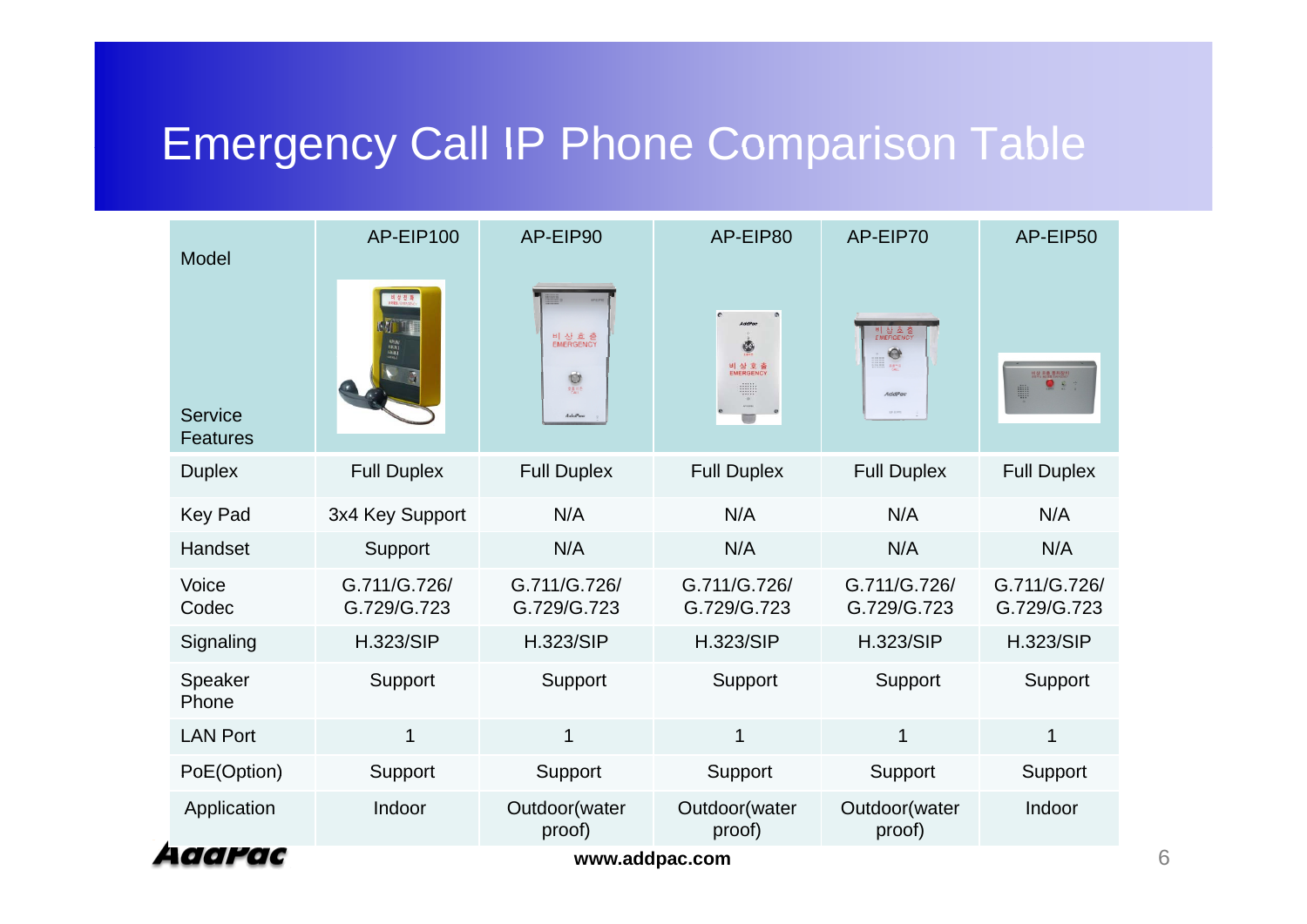# **IP-PBX Solution** for Call Center

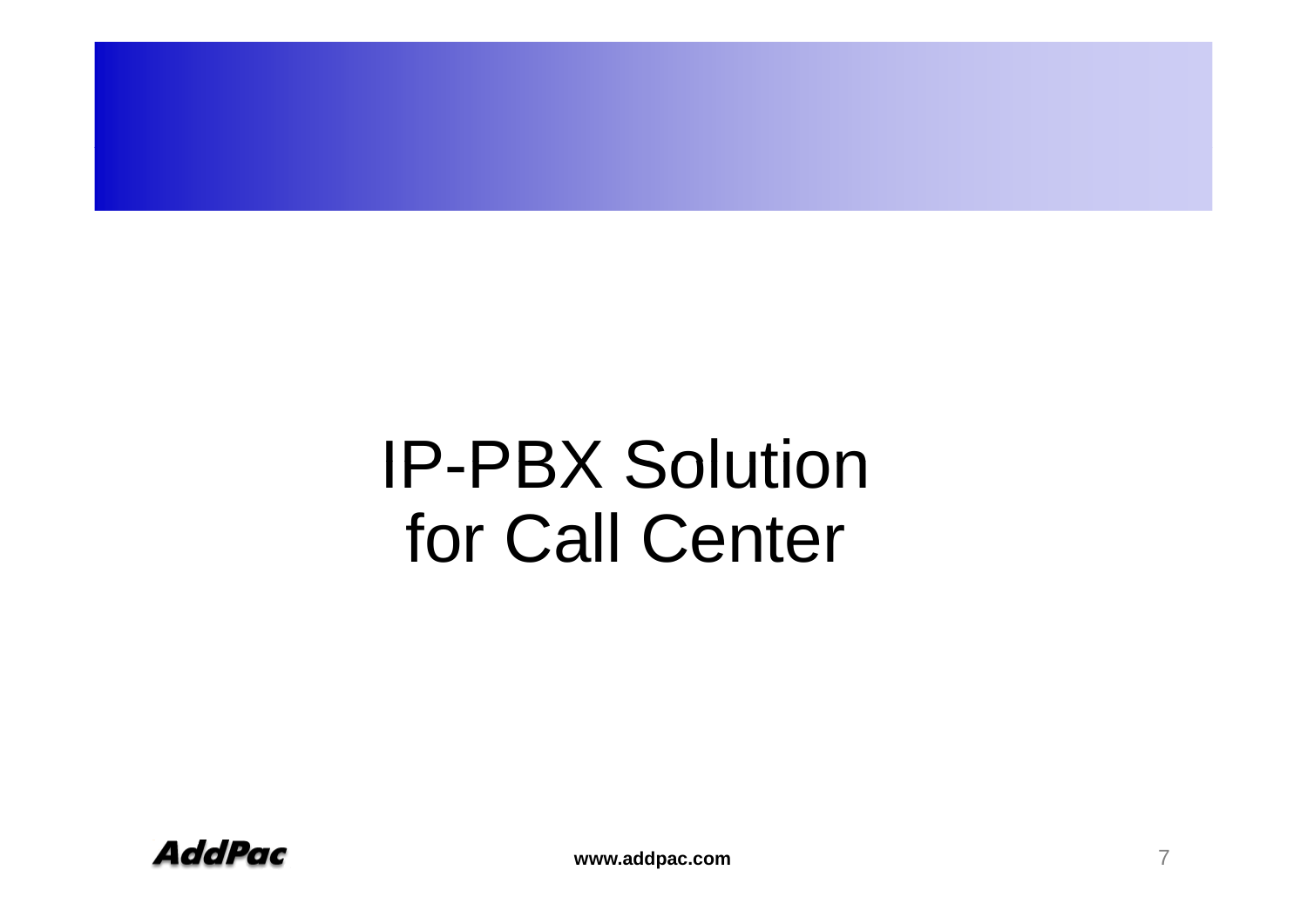# IPNext600 IP-PBX Solution for Call Center

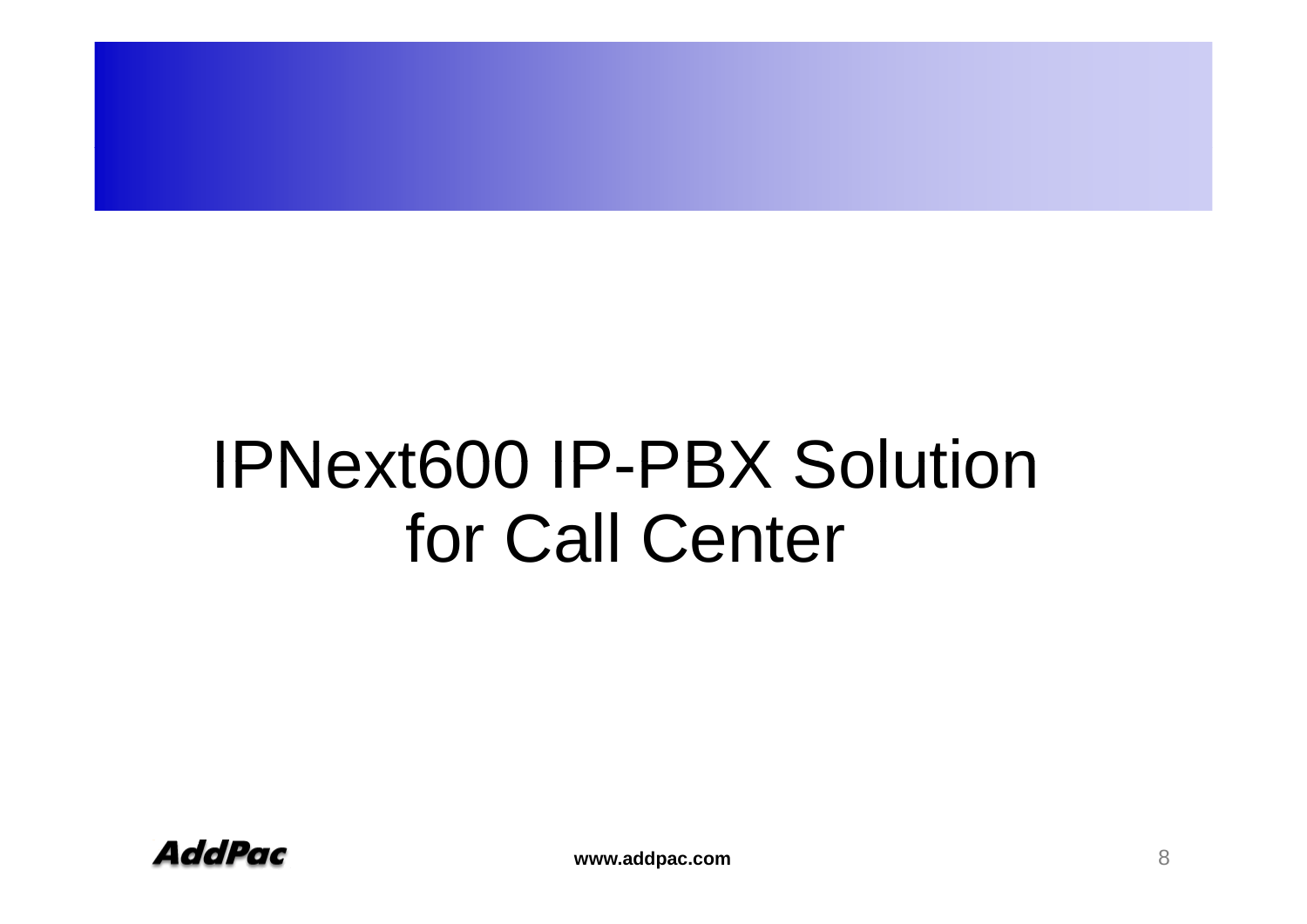#### Network Diagram



**AddPac**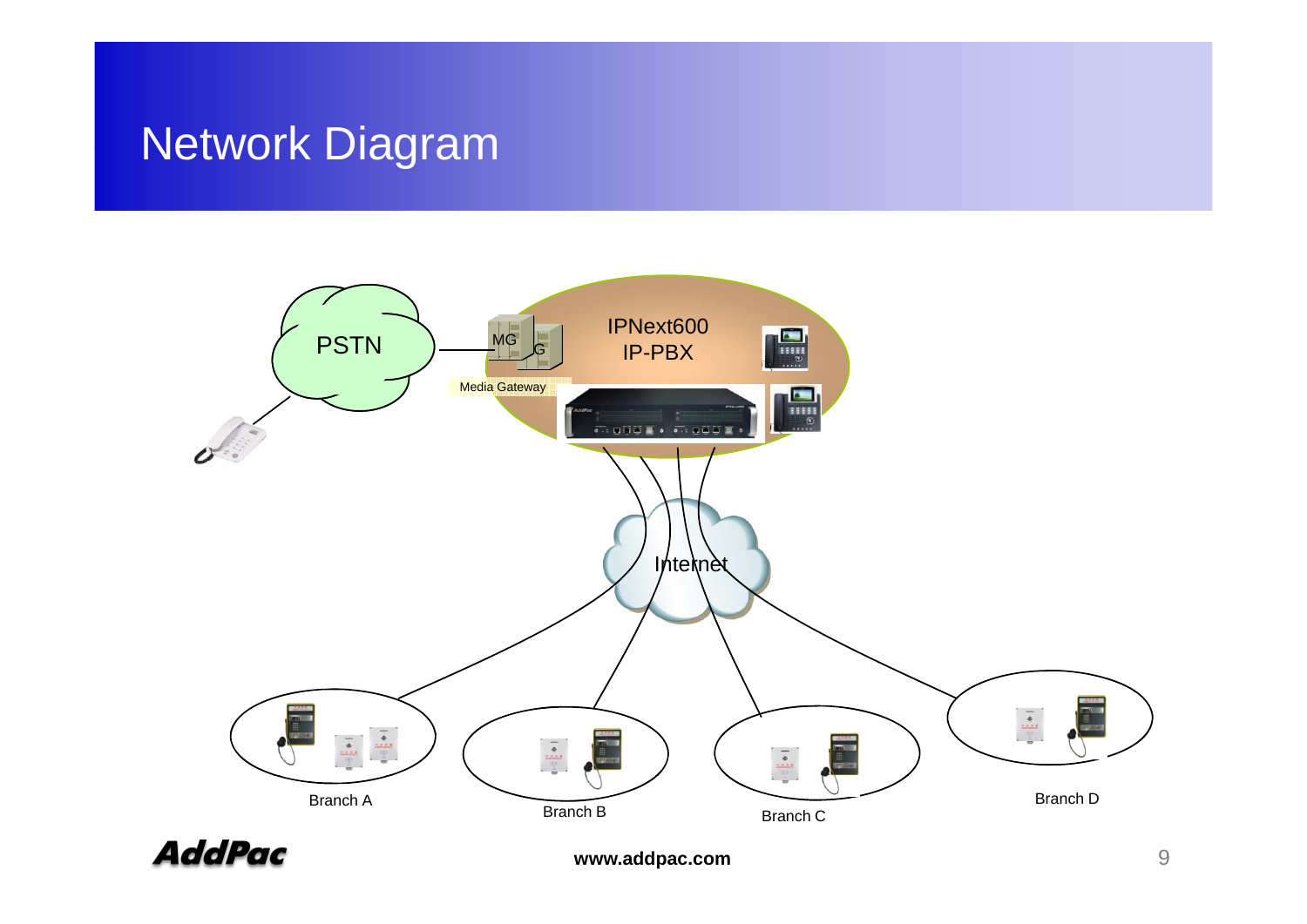#### Product Overview

IPNext 600 Next Generation IP-PBX System

- •SIP Application Server, Proxy, Registrar and Location Server
- •Multiple ITSP Trunk with SIP<sup>'</sup> & H.323 Accounts Support
- • Dual System Redundancy Architecture
	- Two(2) Fast Ethernet Interface / System
- High Performance RISC Architecture
- Powerful Network Protocols (PPPoE, DHCP, Static Routing, etc)
- IPv4/IPv6 Dual Stack
- RTP Proxy Function Embedded for Private IP and IPv6 Address Interworking
- User Presence Service Features for Smart Multimedia Messenger and Smart IP Phone
- $\bullet$ IVR Scenario Editor, Voice Mail, Media Service (Coloring), Conference
- $\bullet$ Firmware Upgradeable Architecture
- $\bullet$ Smart Multimedia Manager for IP-PBX Management
- $\bullet$ Smart Messenger Service (click to dial) for Unified Communication
- •Smart NMS for Large Scale Deployment
- $\bullet$ Advanced Voice QoS Mechanism
- •Dual Redundancy Power Module

#### AddPac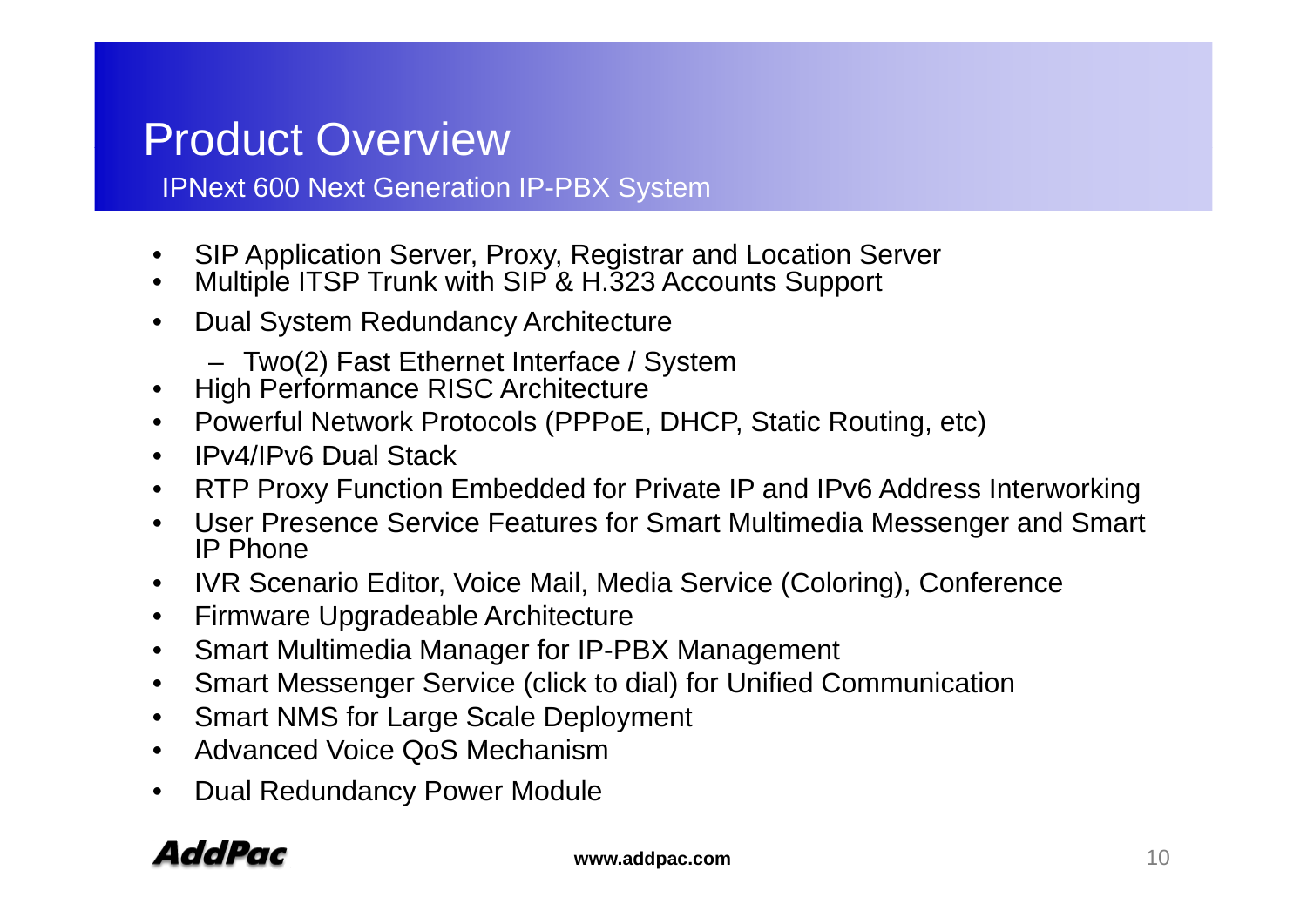#### Hardware Specification **RISC RISC RISC** RISC

IPNext 600 Next Generation IP-PBX System CPU



AddPac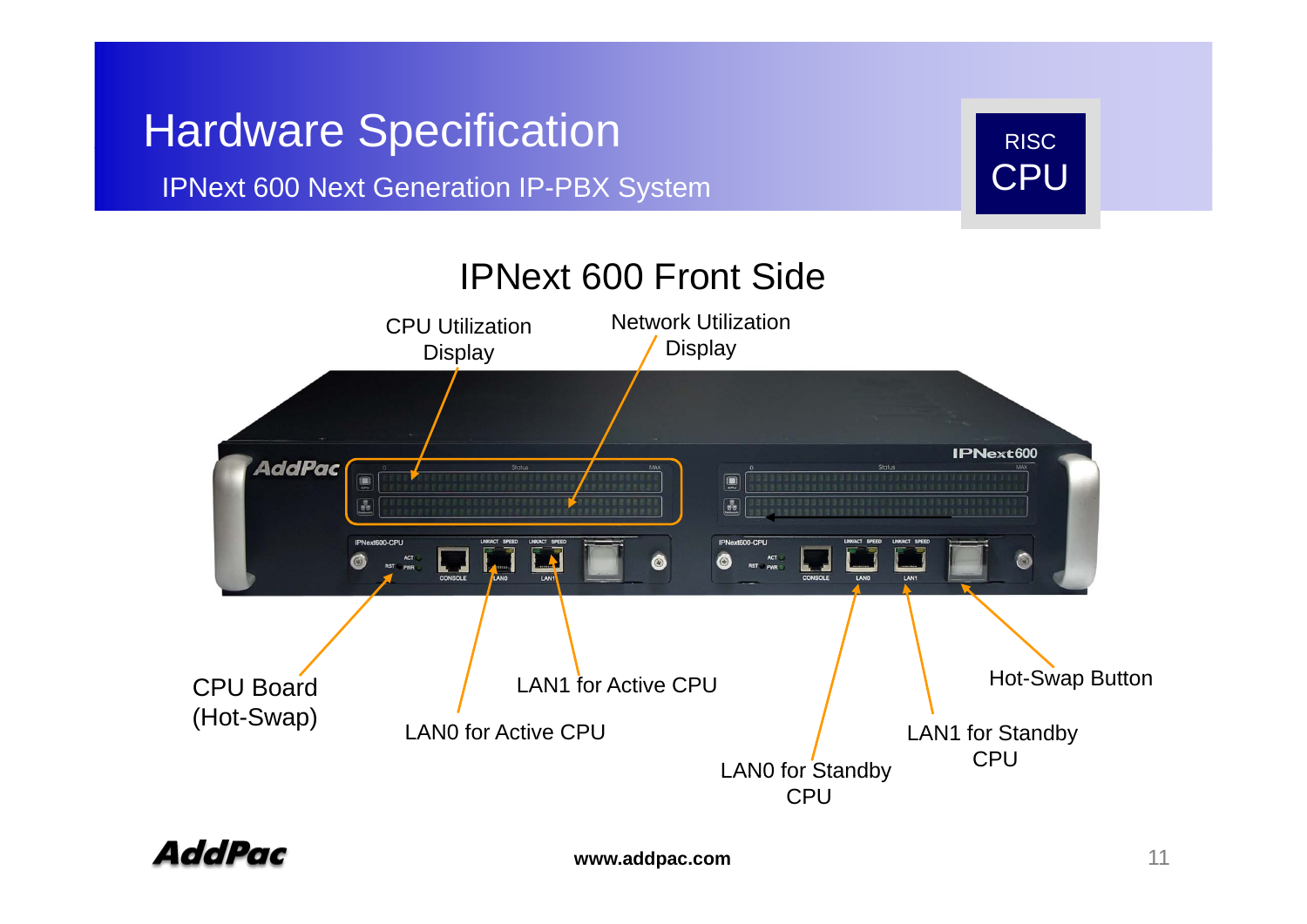#### Hardware Specification RISC CPU

IPNext 600 Next Generation IP-PBX System





**www.addpac.com** 12

**CPU**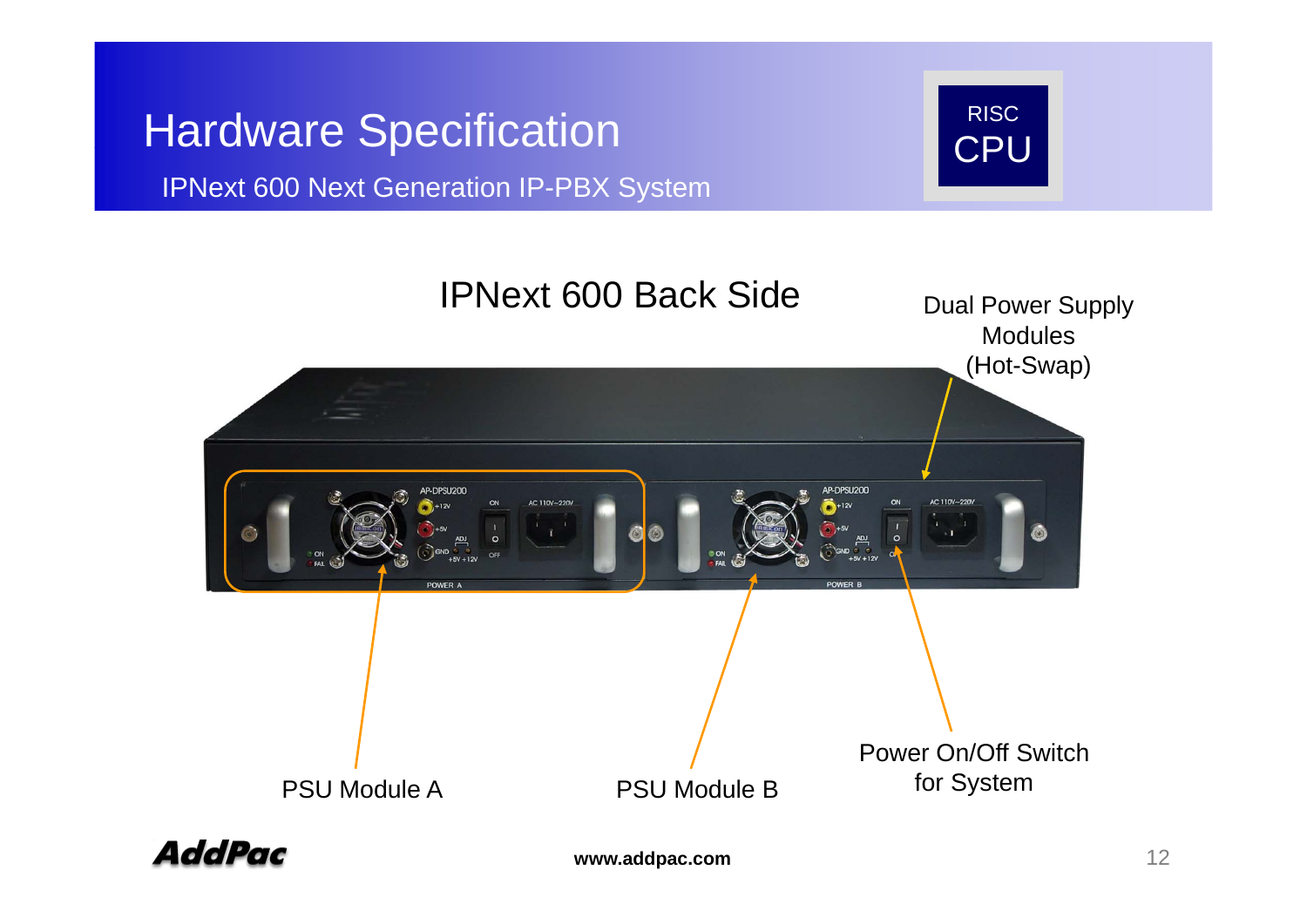## System Redundancy Features

IPNext 600 Next Generation IP-PBX System

IPNext600 System Block Diagram

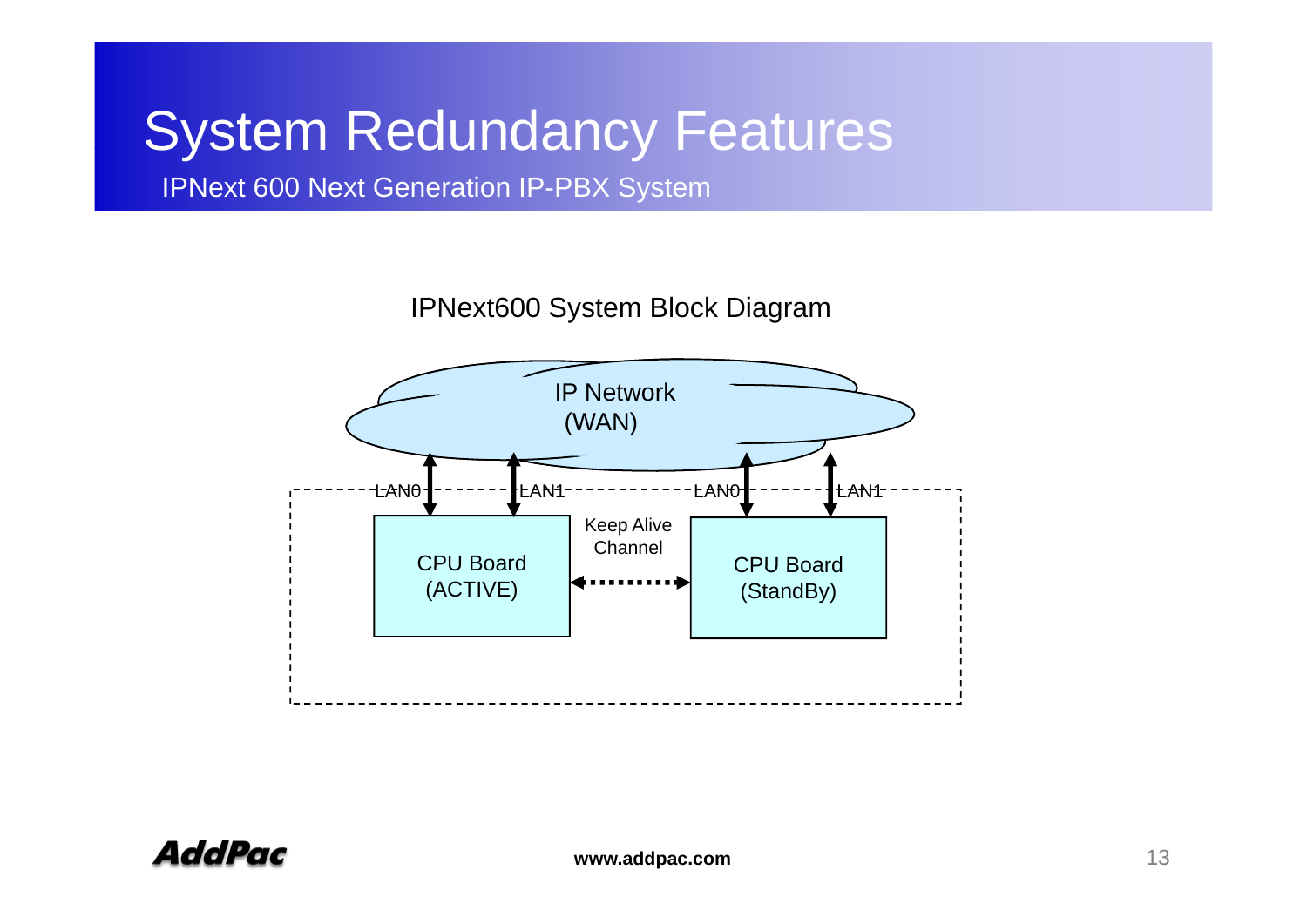## System Redundancy Features

IPNext 600 Next Generation IP-PBX System

- $\bullet$ • Active– Active Duplication Scheme
- •Active – Standby Duplication Scheme
- $\bullet$ VRRP based Duplication Scheme



Active – Standby Duplication Scheme (example)

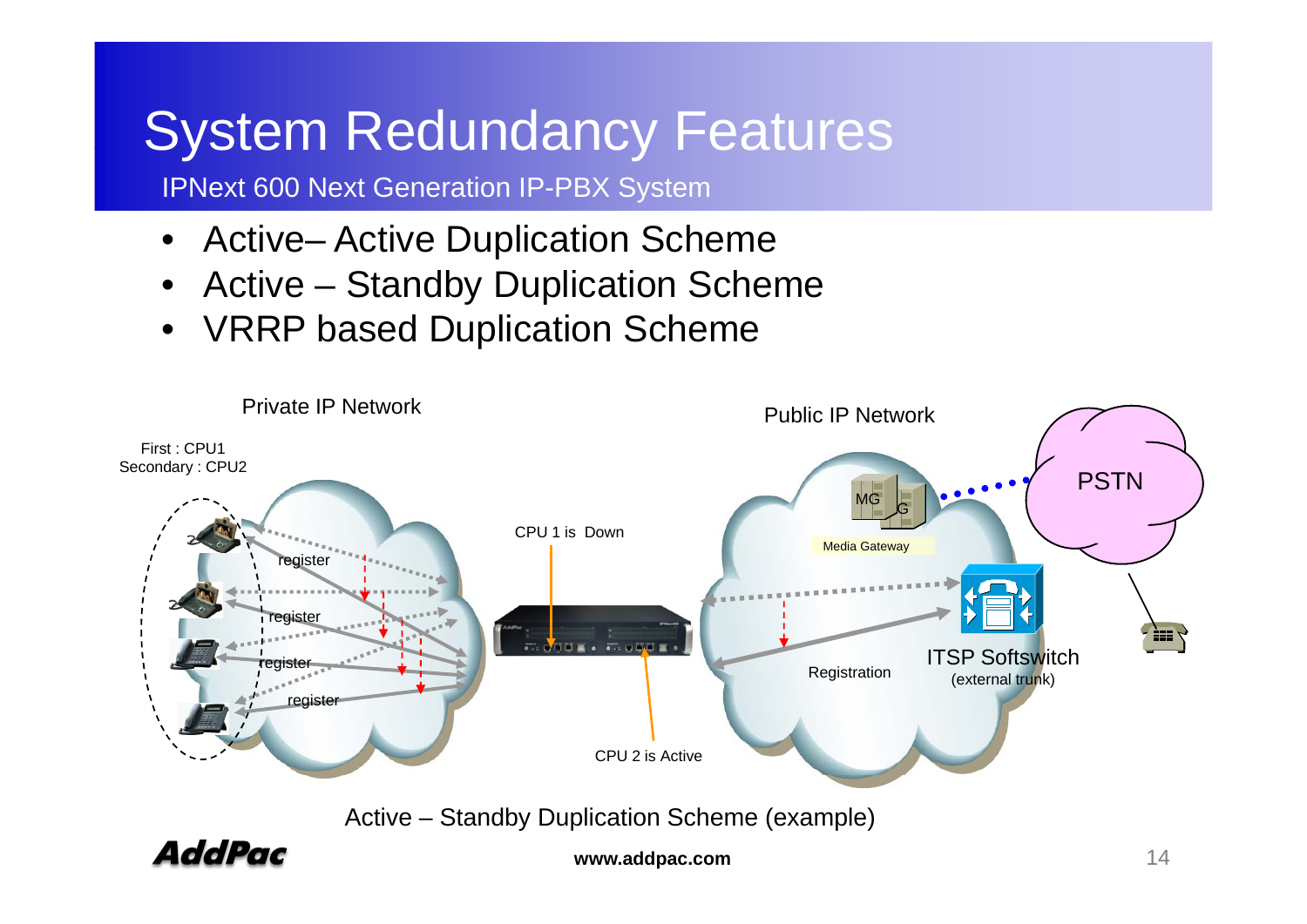# IP Phone Solution for Call Center

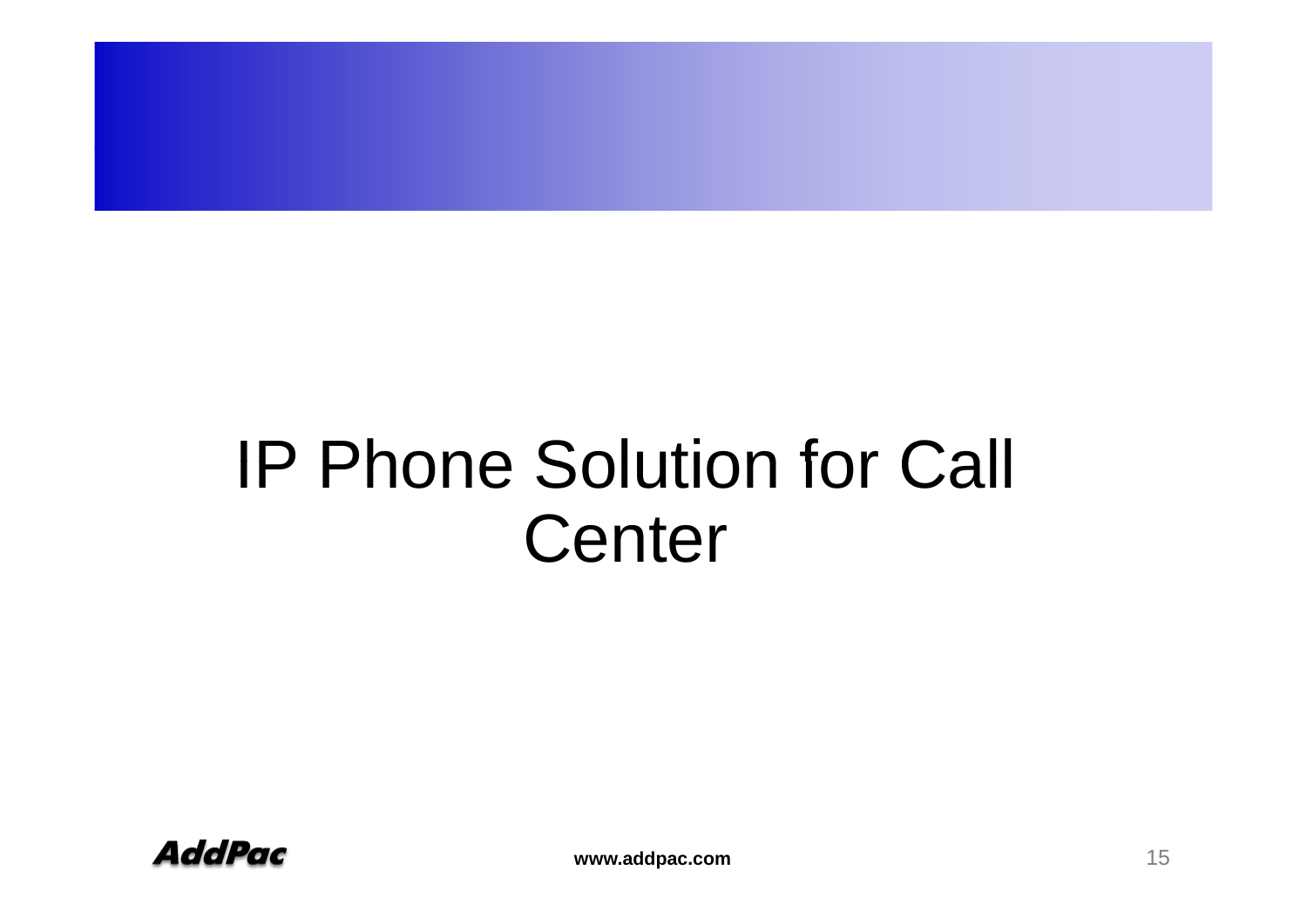# IP Phone Comparison Table<br>
Phone Comparison<br>
AP-IP300

|                         | AP-IP300                    | AP-IP230                      |
|-------------------------|-----------------------------|-------------------------------|
|                         |                             |                               |
| <b>LCD Size</b>         | 4.3 Inch Color LCD          | 5 Inch<br>Color LCD           |
| <b>Touch Screen</b>     | N/A                         | Support                       |
| Speed-Dial Keys         | 25 Key with<br>Presence LED | Touch Screen based 25<br>Keys |
| Voice<br>Codec          | G.711/G.726/<br>G.729/G.723 | G.711/G.726/<br>G.729/G.723   |
| Signaling               | <b>H.323/SIP</b>            | <b>H.323/SIP</b>              |
| 3-Party<br>Conversation | Support                     | Support                       |
| <b>LAN Port</b>         | $\overline{2}$              | $\overline{2}$                |
| PoE(Option)             | Support                     | Support                       |
| FXO(Option)             | Support                     | Support                       |
|                         | www.addpac.com              |                               |

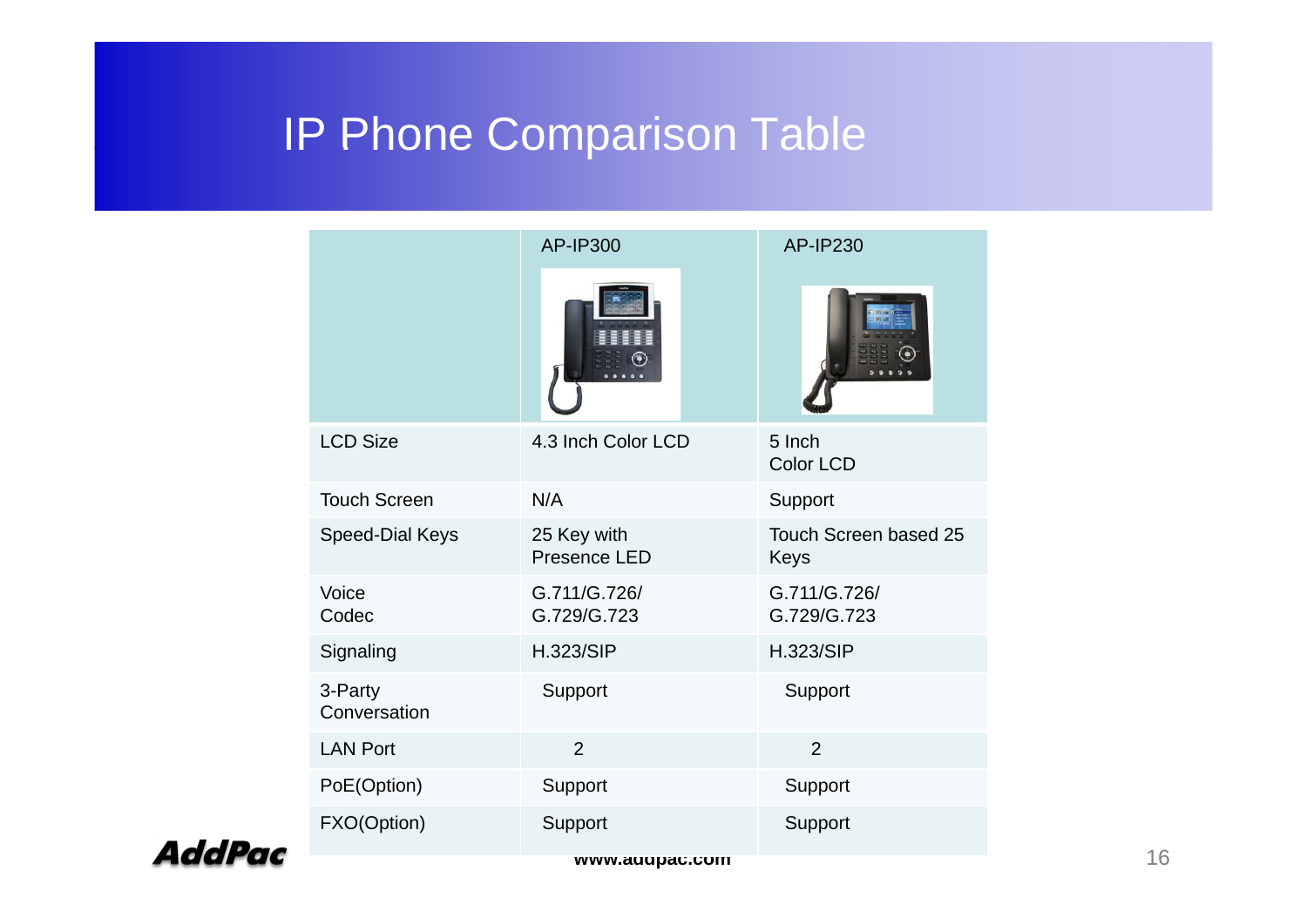# AP1800 VoIP Gateway

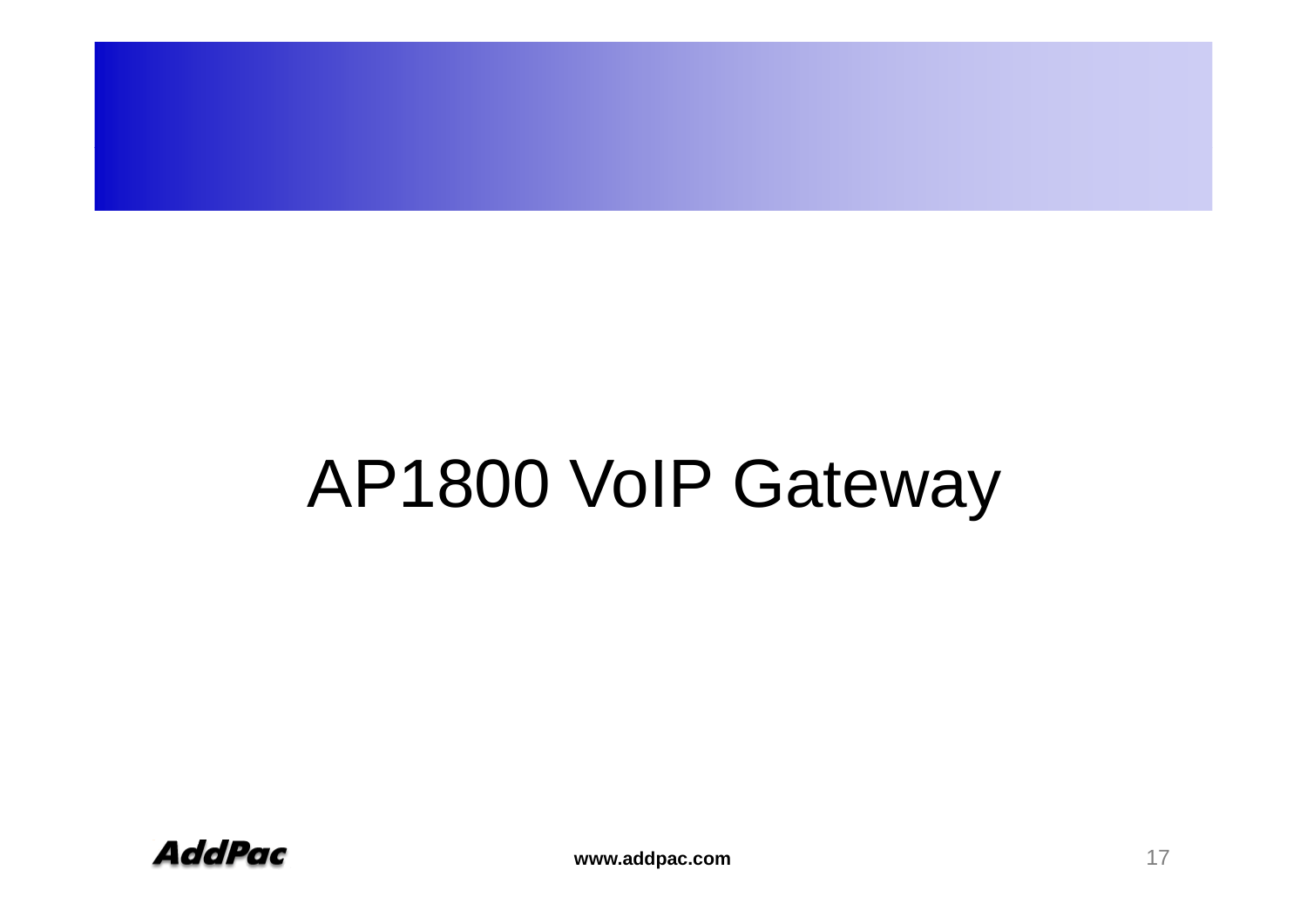## Product Overview

AP1800 Analog/Digital VoIP Gateway

- $\bullet$ • H.323/SIP/MGCP Triple Concurrent Stack Embedded<br>• High Performance RISC & Programmable DSP Archit
- High Performance RISC & Programmable DSP Architecture
- Analog/Digital VoIP Gateway Solution
- Various Analog Interface Support : FXS, FXO, E&M
- Digital E1/T1 Interface Support : ISDN-PRI, MFCR2, etc
- $\bullet$ Two(2) 10/100Mbps Fast Ethernet (IP Share ,etc)
- High Performance LAN-to-LAN Routing Capability
- G.711/G.726/G.723/G.729, T.38 Fax , VAD, etc
- Powerful Network Protocols (PPPoE, DHCP, Static Routing, etc)
- Firmware Upgradeable Architecture
- VPMS (VoIP Plug&Play Management System) for Large Scale **Deployment**
- Advanced Voice QoS Mechanism
- Light and Compact Design with Internal Power Supply
- Two(2) VoIP Module Slot
- Hot-Swap Function Support

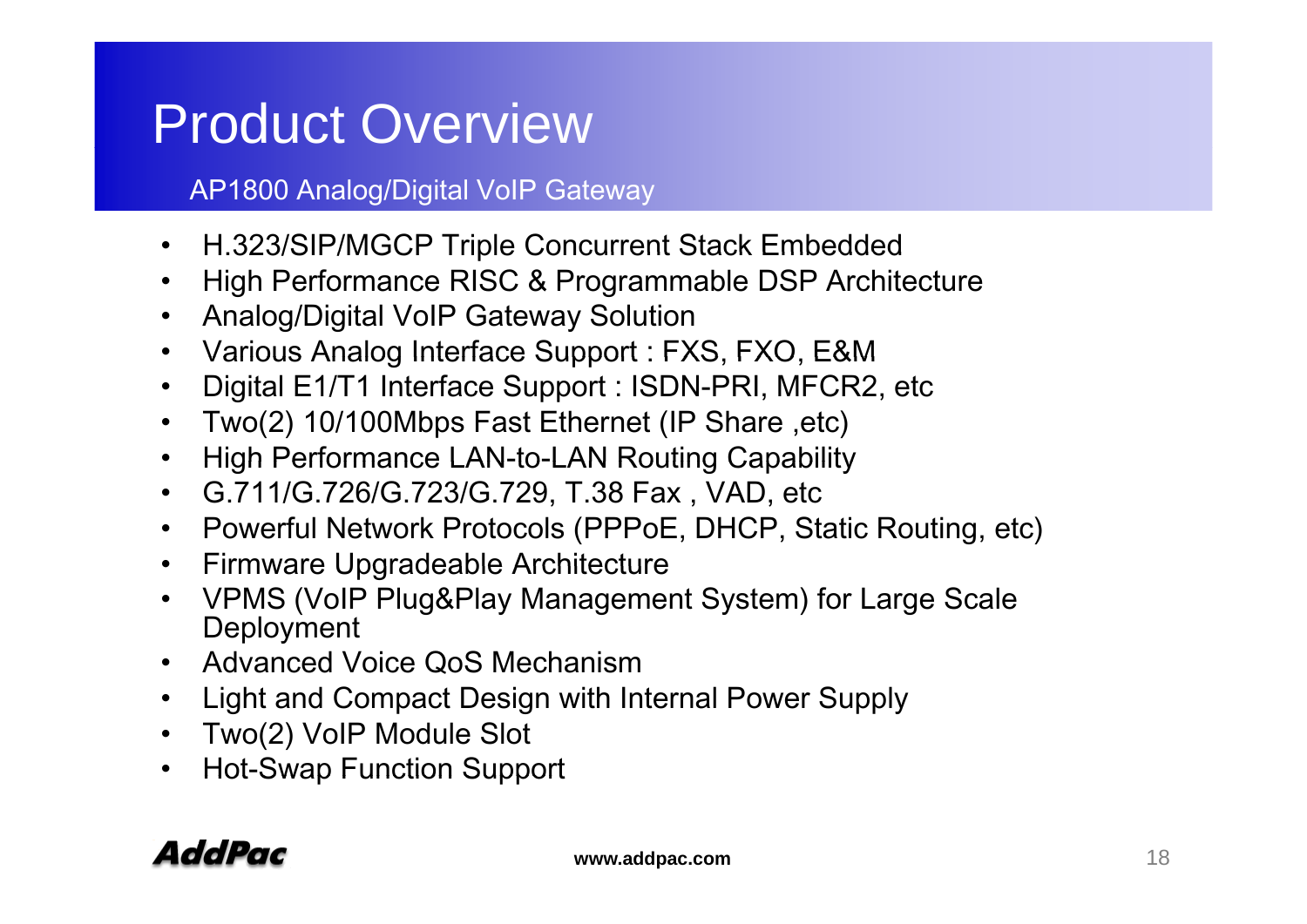## Hardware Specification RISC and RISC

AP1800 Analog/Digital VoIP Gateway



- RISC Microprocessor Computing Power
- Up to 16 Port Analog VoIP Gateway
- Two(2) VoIP Module Slots (Hot-Swap) - 8-Port FXS Card, 8-Port FXO Card, 4-Port FXS 4-Port FXO Card, Digital E1/T1 Card
- Network Interface

-Two(2) 10/100Mbps Fast Ethernet (RJ45)

- RS232C Console Interface
- Run LED, LAN LED, Port LEDs
- Internal Power Supply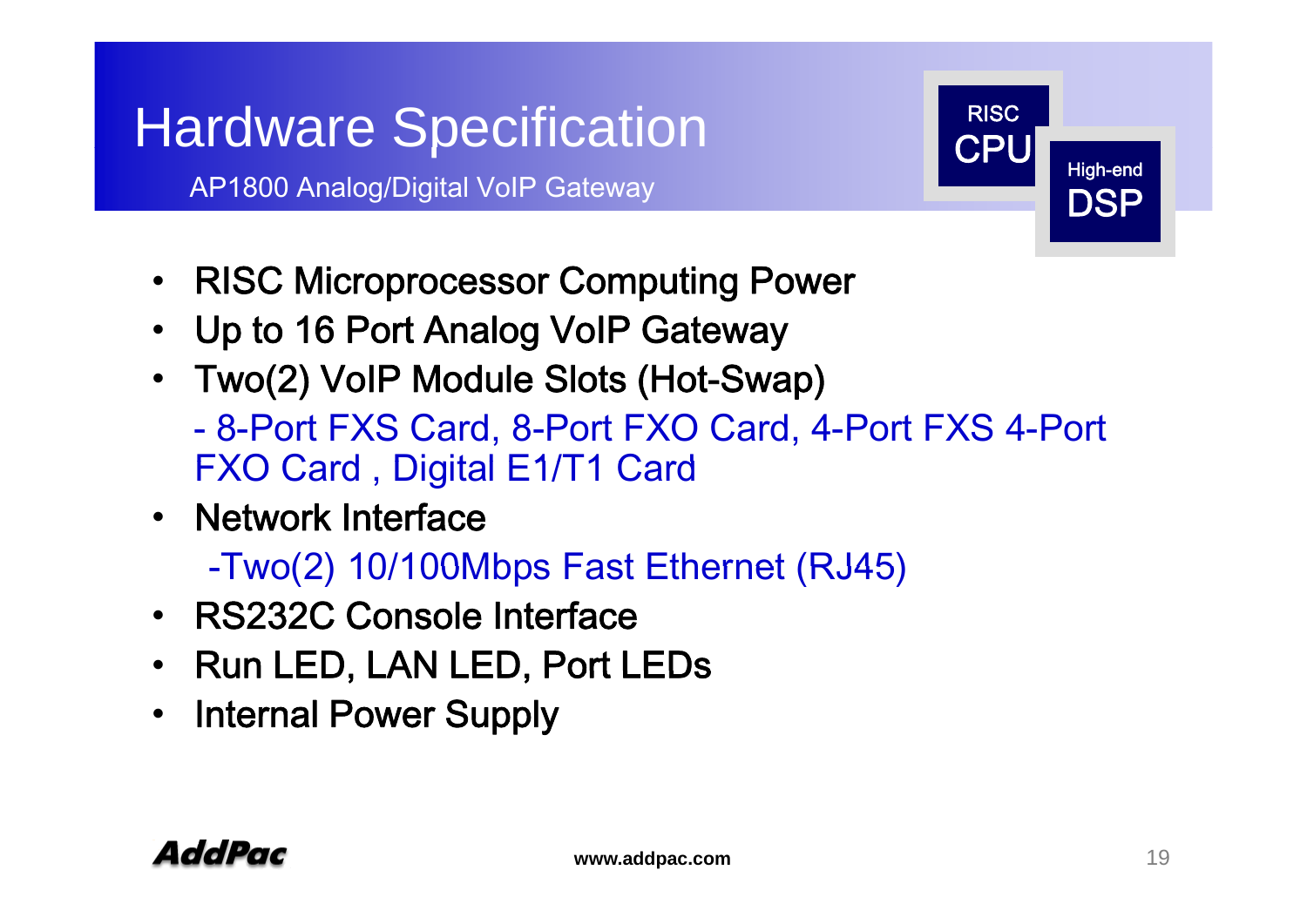## Hardware Specification

#### AP1800 Analog/Digital VoIP Gateway

#### **Hardware Specifications p**

|                                     |                                                        | <u>number musique obimiquianons</u>                                                                     |  |  |  |  |
|-------------------------------------|--------------------------------------------------------|---------------------------------------------------------------------------------------------------------|--|--|--|--|
| <b>AP1800 VoIP</b><br><b>Series</b> | <b>Basic Specifications</b>                            |                                                                                                         |  |  |  |  |
| Voice Interface                     | Two(2) VoIP Module Slots                               | <b>AddPac</b><br>Voicefinder                                                                            |  |  |  |  |
|                                     | AP-N1-FXS8, AP-N1-FXO8, AP-N1-FXS4O4,<br>AP-N1-E1, etc | Port LEDs                                                                                               |  |  |  |  |
| <b>Ethernet</b><br>Interface        | 2-Ports 10/100Mbps Ethernet Interface(RJ-<br>45)       | Console Interface<br>LAN1 10/100Mbps Ethernet                                                           |  |  |  |  |
| <b>Flash Memory</b>                 | 4Mbyte High-speed Flash Memory                         | LAN0 10/100Mbps Ethernet                                                                                |  |  |  |  |
| <b>Base Memory</b>                  | 32 Mbyte High-speed SDRAM                              | <b>Power Switch</b><br>AC 110-220                                                                       |  |  |  |  |
| Power<br>Requirement                | Power Supply Adaptor / VAC 110~220V,<br>50/60Hz,       | $\frac{1}{\circ}$<br>$\mathbb{F}_2$<br>$\circ$ $\mathbb{A}\mathbb{A}$<br>$\bullet$ $\bullet$<br>$\odot$ |  |  |  |  |
| Operating<br>Temperature            | $0^{\circ}$ C ~ 45°C (32 °F ~ 122°F)                   |                                                                                                         |  |  |  |  |
| Storage<br>Temperature              | $-40^{\circ}$ C ~ 85°C (-40°C ~ 185°F)                 | Power Input<br><b>VolP Module</b><br>HI \                                                               |  |  |  |  |
| Relative<br><b>Humidity</b>         | $5\% \sim 95\%$ (Non-condensing)                       | Analog<br><b>FAX</b><br><b>Phone</b><br>Hot-Swap Switch                                                 |  |  |  |  |
| AddPac<br>20<br>www.addpac.com      |                                                        |                                                                                                         |  |  |  |  |

**www.addpac.com** 20

**Network interface Configurations**